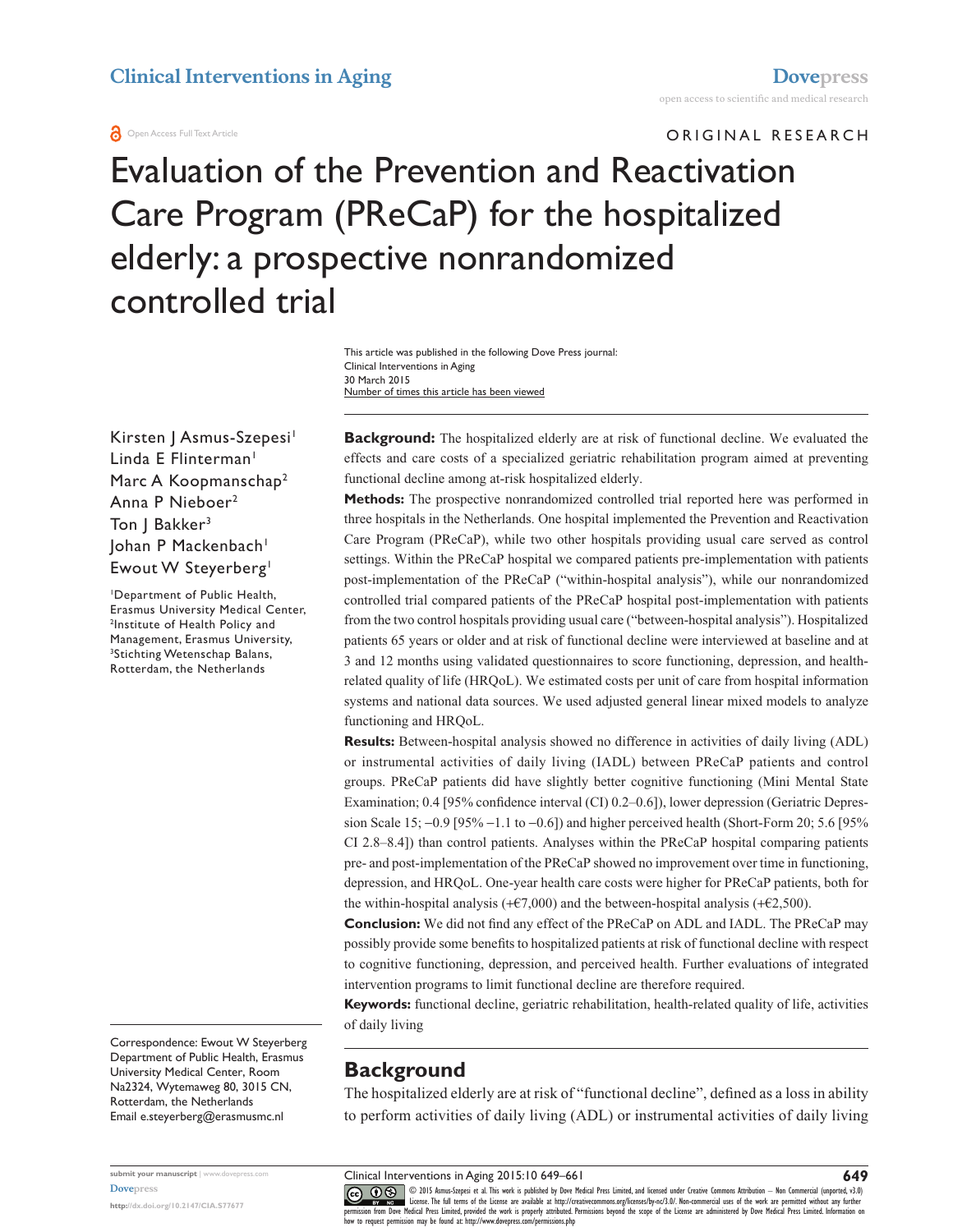$(IADL)$ ,<sup>1</sup> which leads to lower health-related quality of life (HRQoL), higher health care utilization and associated costs, and early death.1,2 The hospitalized elderly at risk of functional decline are also at higher risk of cognitive impairment, problems in social and psychological functioning, multi-morbidity, and other geriatric symptoms such as malnutrition and falls.<sup>3,4</sup> Hospital care should focus on this multitude of geriatric problems in addition to treating the medical diagnosis for which patients are admitted. $5-8$ Several interventions, such as case management and multidisciplinary care, have by themselves proved successful in lowering the number of hospital and nursing home (re) admissions; improving physical functioning; reducing fall incidence; reducing length of hospital stay; and improving communication between patients, caregivers, and health professionals.<sup>9-12</sup> In the trial reported here, we aimed to evaluate the effects of an integrated program to prevent functional decline among older hospitalized patients on patient (I)ADL functioning and HRQoL compared with usual care. This program, the Prevention and Reactivation Care Program (PReCaP), consists of a combination of elements proved successful in the past. By combining these successful elements, we hoped to further improve their positive effects. We also evaluated the effects of the PReCaP on mortality; (re)admissions; falling; health care costs; and the HRQoL of, and burden of care on, informal caregivers.

#### **Methods**

# The Prevention and Reactivation Care Program

The "PReCaP" is a preventive program supplementary to usual care for hospitalized elderly that has been developed and implemented in three departments (ie, geriatrics, internal medicine, and cardiology) of a regional hospital in the Netherlands. The supplementary nature of the PReCaP means that the patient receives usual care from the professionals of the department they are staying in, and, in addition, receive PReCaP care from a multidisciplinary team that is not connected to a specific department but active across hospital departments. Thus, the care this team provides is "supplementary" to the usual care patients already receive in their specific departments. The PReCaP aims to reduce hospital-related functional decline among the hospitalized elderly by offering multidisciplinary, integrated, and goal-oriented care focused on physical, social, and psychological domains of functioning.13 Important elements of the PReCaP are the early identification of patients at risk of functional decline using the Identification Seniors At Risk – Hospitalized Patients questionnaire (ISAR-HP14), intensive follow-up treatment for elderly patients with complex problems at a prevention and reactivation center (PRC), multidisciplinary geriatric expertise, support for informal caregivers, and geriatric case-management from hospital admission to well after discharge.<sup>13,15</sup> Previous studies have evaluated these elements separately and found each one successful (see [Table S1\)](http://www.dovepress.com/get_supplementary_file.php?f=77677_5.pdf ).<sup>6,8,12,16</sup>

#### Setting

The Vlietland Hospital (hereafter referred to as the "PReCaP hospital") is a 450-bed regional hospital, which employs 131 medical specialists and 1,782 staff members. The hospital has a geriatric unit with 22 beds (including four beds for patients suffering from delirium), direct access to hospital replacement care, and provisions for follow-up in primary care through the PReCaP (de Vos AJ et al, unpublished data, 2014).

The Sint Franciscus Gasthuis (SFG), one of two control hospitals in this study, is a 613-bed, top clinical teaching hospital (150 medical specialists; 2,300 staff members) with onsite hospital replacement care, but without a clinical geriatric unit or provisions for follow-up in primary care.<sup>17</sup> The Ruwaard van Putten Ziekenhuis, Spijkenisse, the second of the two control hospitals in this study, is a 288-bed regional hospital (70 medical specialists; 1,000 staff members). The Ruwaard van Putten Ziekenhuis does not have a geriatric unit, hospital replacement care, or provisions for follow-up in primary care.

This quasi-experimental study consisted of two parts. We first conducted a pre-implementation study in the PReCaP hospital, which included patients 65 years or older and admitted to the PReCaP hospital between May 2010 and October 2010, and their informal caregivers. This period served as a baseline study before implementation of the PReCaP to allow for within-PReCaP-hospital-analysis over time, to choose a suitable instrument to identify elderly patients at risk of functional decline, and to generate data needed for power calculations.17 We then conducted a prospective nonrandomized controlled trial including patients aged 65 years or older admitted to either the departments of geriatrics, internal medicine, or cardiology of the PReCaP hospital post-implementation, or to one of the two control hospitals providing usual care, between February 2011 and September 2013. We excluded patients who were unable to answer questions due to severe cognitive problems (Mini Mental State Examination [MMSE] score  $\leq$ 12) or language problems, who had a life expectancy of less than 3 months, or who scored 0 on the ISAR-HP.

The ISAR-HP was administered by trained research nurses or research assistants at hospital admission to select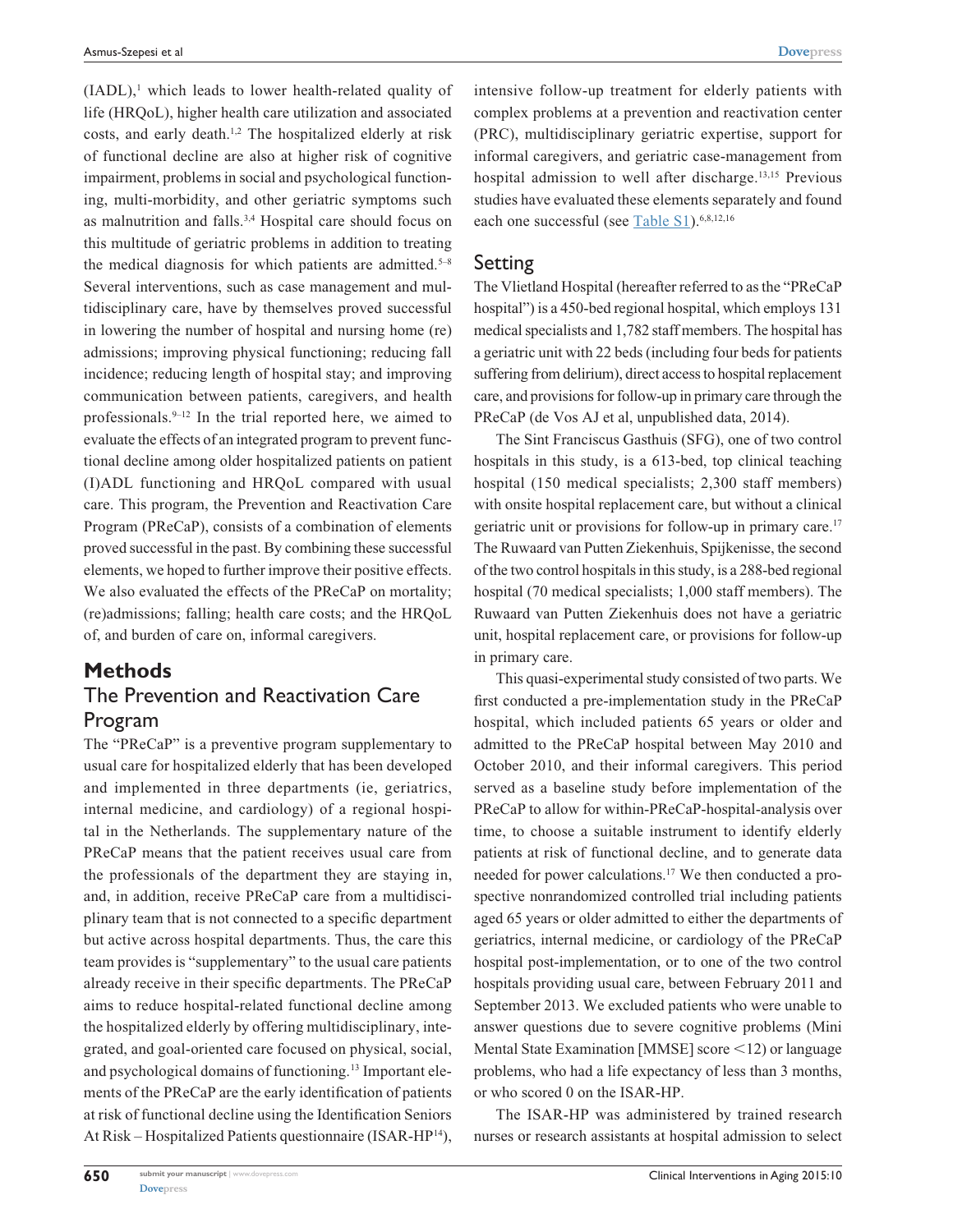patients at risk of functional decline. The ISAR-HP consists of four yes/no questions regarding inability to travel independently, inability to walk, educational level, and housekeeping dependence. Scores range from 0 to 5, with higher scores corresponding to higher risk of functional decline.<sup>14,18</sup> Patients with a ISAR-HP score  $\geq$ 1 were considered at risk of functional decline<sup>3</sup> and were eligible for participation in this study. Within the PReCaP hospital, we compared outcomes of at-risk patients treated pre-implementation with those of at-risk patients treated post-implementation (withinhospital analysis). We further compared at-risk patients of the PReCaP hospital post-implementation with at-risk patients of the control hospitals (between-hospital analysis).

#### Data collection

The primary outcomes were ADL and IADL functioning of the elderly patient. Cognitive functioning, HRQoL, depression, falling, readmission to the hospital, (re)admission to a nursing home or elderly home, and survival were secondary outcomes. Other secondary outcomes were the burden of care on, and HRQoL of, primary informal caregivers, as well as costs of care. After obtaining informed consent, trained research nurses or trained research assistants interviewed patients in hospital within 48 hours of admission and in the patient's personal environment at 3 and 12 months after hospital admission using validated questionnaires. Informal caregivers were sent paper questionnaires to fill out and return by postal mail at the same time patients were interviewed.

ADL and IADL were scored using the Katz Index of Independence in Activities of Daily Living<sup>19</sup> and the Lawton Instrumental Activities of Daily Living Scale,<sup>20</sup> respectively. Questionnaires used to score secondary outcomes included the (short) version of the MMSE<sup>21</sup> for cognitive functioning, the EuroQol (EQ-5D™22), the Short-Form 20 (SF-20<sup>23</sup>) for HRQoL, and the Geriatric Depression Scale 15 (GDS-1524) for depression. The HRQoL of, and subjective burden of care on, informal caregivers were determined with the EQ-5D and the Caregiver Strain Index  $(CSI)$ ,<sup>25</sup> respectively (see study protocol<sup>17</sup> for more details). Survival data were collected by telephone, either by trying to reach patients and their families for follow-up interviews or by calling general practitioners at 12-month follow-up.

Costs per unit of health care consumption were retrieved from hospital information systems or from nationally representative unit-costs research.<sup>26</sup> Cost-per-day estimates were applied to evaluate length of stay in hospital or nursing/elderly home. Formal homecare services were measured in costs per hour, general practitioner visits were based on average costs per contact, and costs of aids/modifications were estimated using current retail prices. Informal homecare utilization was collected among primary informal caregivers by mailed paper questionnaires. Costs per hour for informal homecare were estimated using the proxy good method.<sup>27</sup>

#### Sample size

Based on the average number of elderly patients admitted to the different hospitals during our inclusion period of 1 year, we expected to be able to collect a sample size of around 1,100 patients in the intervention hospital (900 patients treated with the new intervention program and 200 patients treated with the new intervention program, including a stay at a PRC). Samples of a minimum of 500 to 600 patients were expected in each of the two control hospitals. According to our baseline study results on ADL (Katz Index of Independence in Activities of Daily Living) and iADL (Lawton Instrumental Activities of Daily Living Scale), a population of n=500 in the control hospitals would lead to around n=300 persons analyzable at 3 months, whereas a baseline population of n=1,100 in the PReCaP hospital would lead to around 733 persons analyzable at 3 months. Using an effect size of 0.25 this would lead to a power of 95%.<sup>18</sup>

Furthermore, to detect a smaller effect size (Cohen's D of 0.2), n=1,100 in the intervention hospital and n=500 for the control hospitals would lead to a power of 83%. As expected, we collected a sample size of around 900 postimplementation patients in the PReCaP hospital, and samples of at least 500 patients in each of the two control hospitals.17 We controlled for case-mix differences by including patients from the departments of geriatrics, internal medicine, and cardiology for analyses of changes over time within the PReCaP hospital.

For between-hospital analysis, we included patients from internal medicine and cardiology only, since the control hospitals had no geriatrics department. The two control hospitals were pooled into one group to increase statistical power for analyses on the impact of the intervention.

# Statistical methods

We analyzed differences in patient and informal caregiver outcomes within the PReCaP hospital and between the PReCaP hospital and control hospitals with general linear mixed models (GLMMs) of repeated measurements. We used pair-wise comparisons with fixed time and hospital effects and a random intercept, which resulted in a mean difference with 95% confidence interval (CI). We adjusted GLMM analyses for potential confounders, sex, age, ISAR-HP score, baseline score of the studied outcome variable, and admission diagnosis. Falling and (re)admissions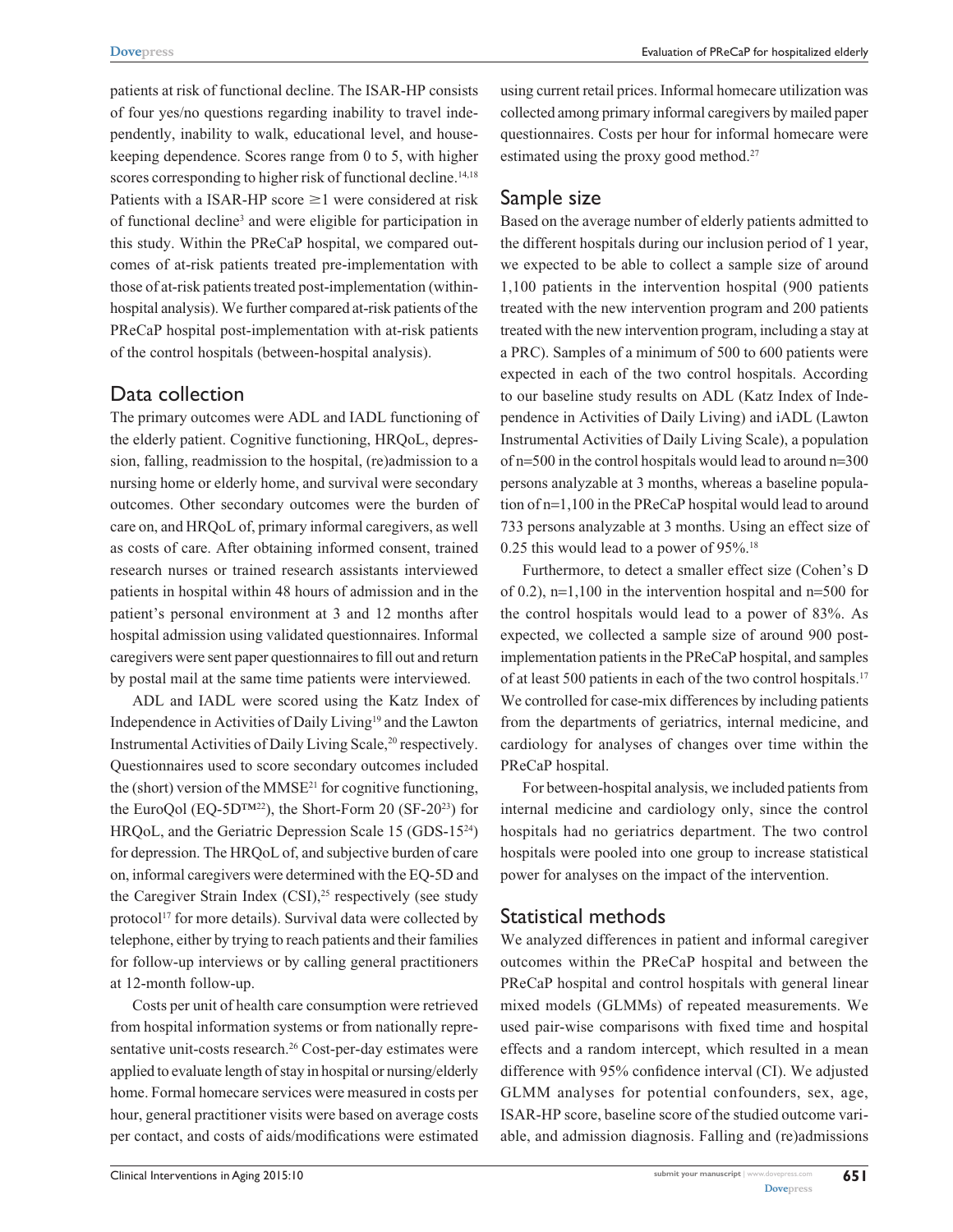were analyzed using logistic regression adjusted for sex, age, ISAR-HP score, baseline score of the studied outcome variable, and admission diagnosis. Survival was analyzed using Kaplan–Meier plots and multivariable Cox regression. All analyses were performed using SPSS software (v 21.0; IBM Corporation, Armonk, NY, USA). Missing values for costs were assumed to be missing at random, conditional on observed baseline characteristics and outcome variables.28 Thus, we performed a multiple imputation procedure with predictive mean matching, generating five completed datasets including a rich set of baseline variables (eg, age, sex, ISAR-HP score) and accounting for death and length of survival. The medical ethics committee of the Erasmus University Medical Center, Rotterdam, the Netherlands approved the study protocol under protocol number MEC2011-041.

# **Results Participants**

Of the 985 pre-implementation patients who were assessed for eligibility in the PReCaP hospital, 34% were excluded and 19% refused participation, leaving 460 recruited patients (Figure 1A). We controlled for case-mix differences by excluding people with an ISAR-HP score of 0 or who were admitted to departments other than geriatrics, internal medicine, or cardiology, leaving 143 (31%) patients for analysis. Of the 2,811 PReCaP post-implementation patients assessed for eligibility, 46% were excluded, 20% refused, and 959 (34%) patients were recruited and analyzed.

After controlling for case mix by selecting patients from cardiology and internal medicine departments, 699 (73%) of the post-implementation PReCaP patients were included for between-hospital analysis (Figure 1B). Of the 4,972 patients assessed for eligibility in the control hospitals, 43% were excluded and 24% refused, leaving 1,676 patients. We selected 540 (32%) patients from the cardiology and internal medicine departments for analysis. We found similar results in the groups of patients admitted to either the cardiology or internal medicine departments. Patient characteristics between lost-to-follow-up patients and complete cases were similar for all hospital groups [\(Table S2\)](http://www.dovepress.com/get_supplementary_file.php?f=77677_6.pdf ).

#### Descriptive data

Pre-implementation PReCaP patients were significantly younger, more often men, more often married, and more often living independently with others than post-implementation PReCaP patients (Table 1). Furthermore, they had slightly higher ADL and IADL scores, were less likely to have multi-morbidity, and had lower ISAR-HP scores than postimplementation PReCaP patients.

Patients from the control hospitals were significantly more often women than the post-implementation PReCaP patients, but these groups did not differ in other baseline characteristics ([Table 1\)](http://www.dovepress.com/get_supplementary_file.php?f=77677_7.pdf ).

# Components of the Prevention and Reactivation Care Program received

All PReCaP post-implementation patients were screened with the ISAR-HP and about 90% received case management. However, only around 50% of the patients were discussed in a multidisciplinary meeting. Most PReCaP patients were discharged to their home independently, with homecare or with outpatient rehabilitation (83%; [Table S3\)](http://www.dovepress.com/get_supplementary_file.php?f=77677_7.pdf ).

# Functioning, health-related quality of life, and survival

No substantial differences in ADL, IADL, cognitive functioning*,* HRQoL, depression, or risk of falling from hospital admission to 1 year after were found between preimplementation and post-implementation PReCaP patients (Tables 2 and 3). Even thought not significant, the differences were generally in favor of the post-implementation PReCaP group. On the other hand, these patients were at higher risk of readmission to the hospital within 3 months of initial admission (Table 3; odds ratio [OR] 3.7; 95% CI 1.8–7.6) than pre-implementation patients. Survival did not differ between groups (hazard ratio [HR] 1.18; 95% CI 0.79–1.77).

Physical functioning, falling, and HRQoL subscales other than perceived health did not differ between post-implementation PReCaP patients and control patients (Tables 2 and 3). Post-implementation PReCaP patients had higher cognitive functioning (MMSE 0.4; 95% CI 0.2-0.6), fewer symptoms of depression (GDS-15  $-0.9$ ; 95% CI  $-1.1$ ) to -0.6), and perceived their health after hospitalization as better (5.6 points at SF-20 current health perceptions [95% CI 2.8–8.4]), than control patients in the year after hospital admission (Table 2,  $Figure S1$  $Figure S1$  $Figure S1$ ). As expected, patients from</u> the PReCaP hospital post-implementation were much more likely to be admitted to a nursing home within 3 months of their initial hospital admission (OR 9.5; 95% CI 2.7–34) than control patients, since a stay at a PRC was part of the PReCaP (Table 3). Mortality did not differ (HR 1.20; 95% CI 0.89–1.62).

## Impact on informal caregivers

Approximately 26% of pre-implementation PReCaP patients and 36% of post-implementation PReCaP patients received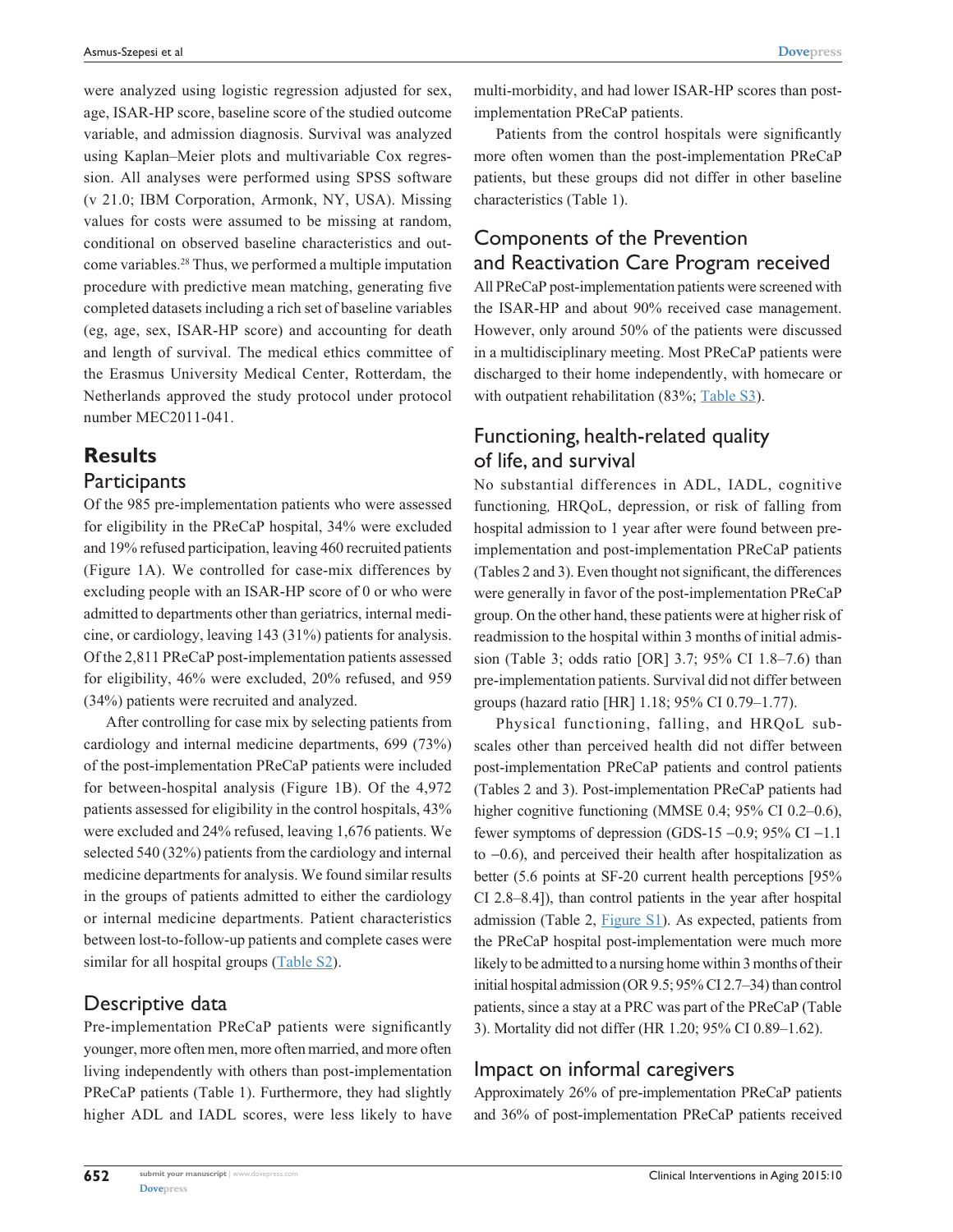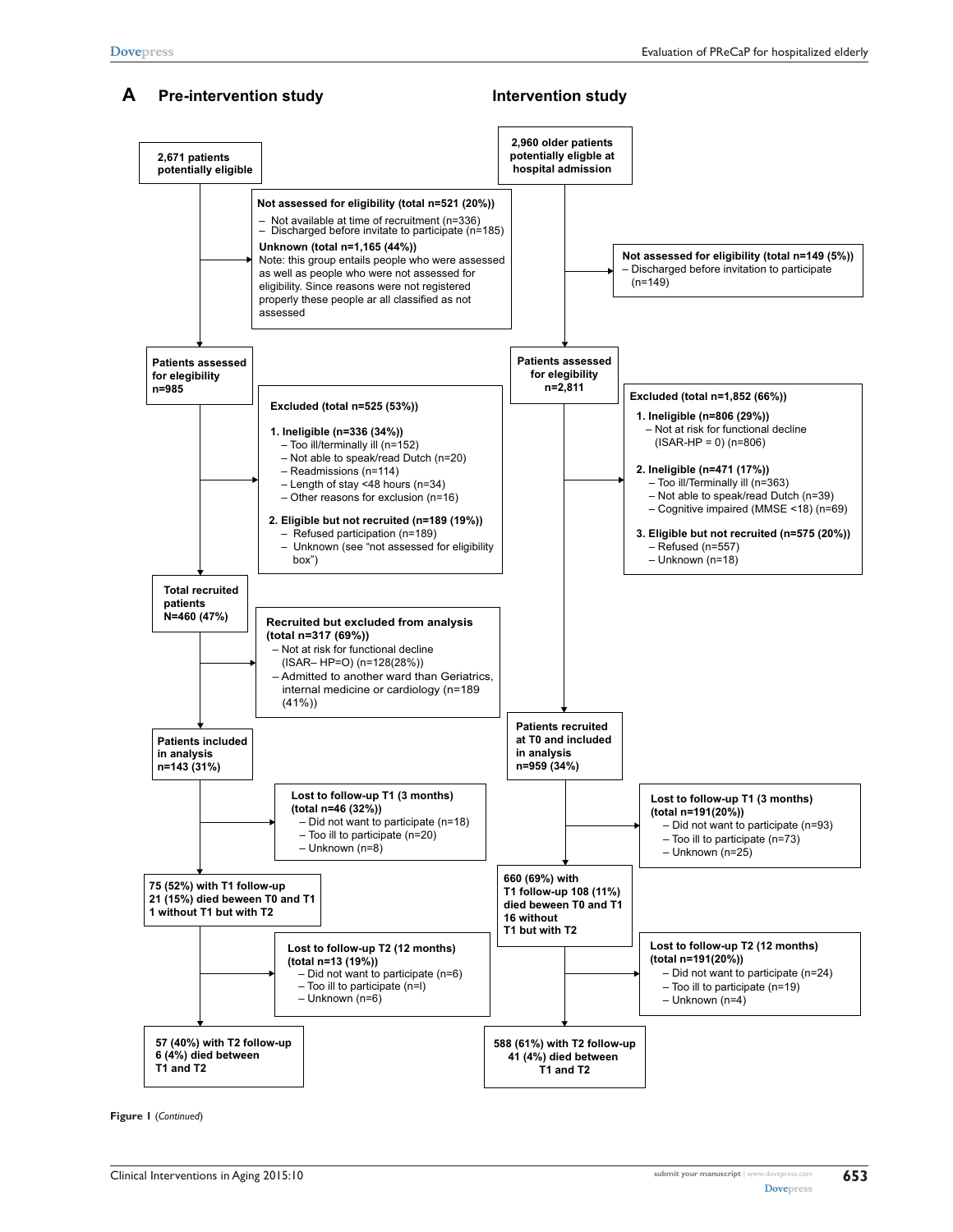

**Figure 1** (**A**) Flow chart of within-hospital comparison. (**B**) Flow chart of between-hospital comparison.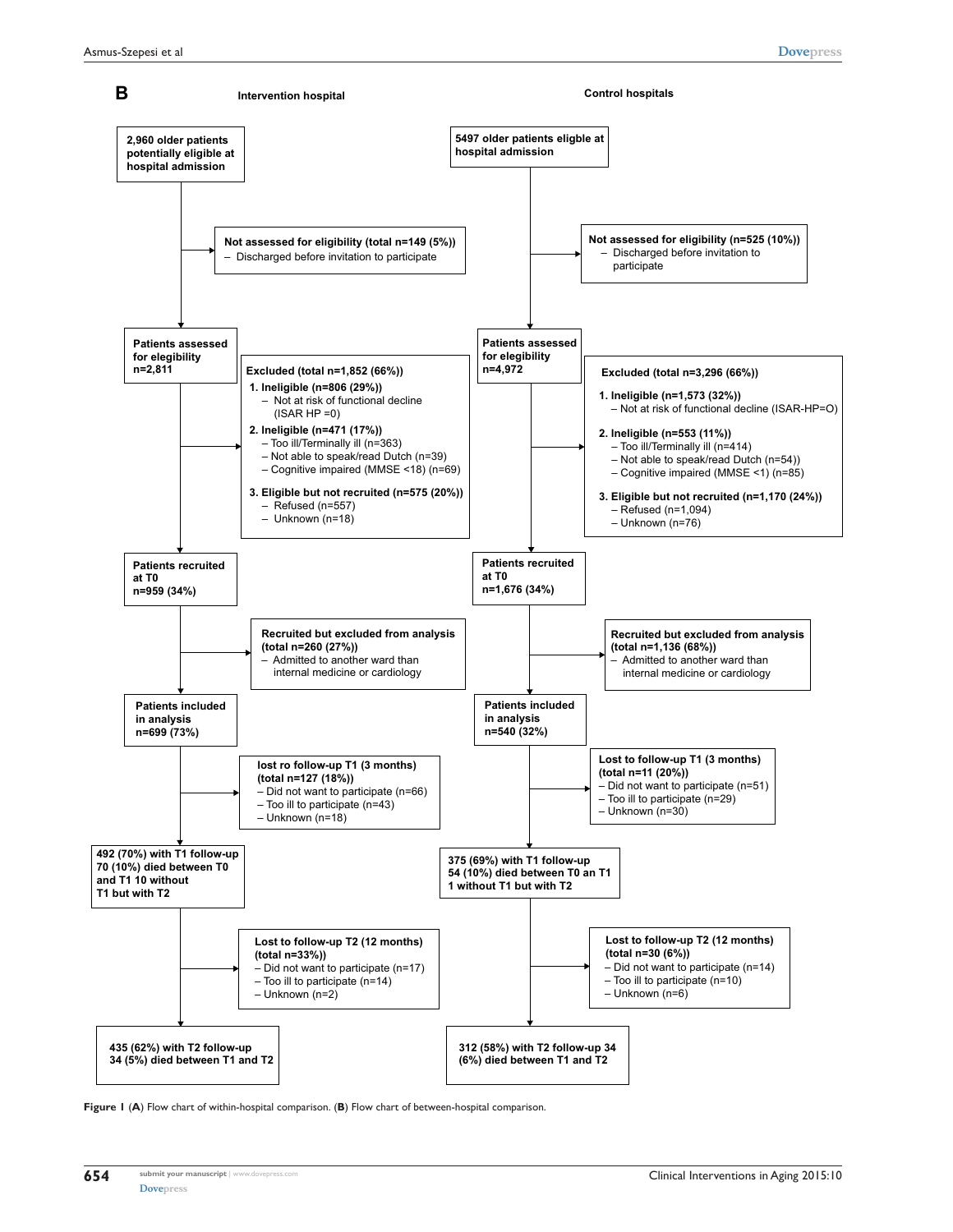#### **Table 1** Baseline characteristics of patients

| Characteristic                                    | Within-hospital comparison <sup>a</sup> |              |           | Between-hospital comparison <sup>b</sup> |                  |       |
|---------------------------------------------------|-----------------------------------------|--------------|-----------|------------------------------------------|------------------|-------|
|                                                   | <b>Pre-intervention</b>                 | Intervention | Pi        | Control                                  | Intervention     | Pi    |
|                                                   | $(N=143)$                               | $(N=959)$    |           | hospitals (N=540)                        | hospital (N=699) |       |
| Age, mean (SD)                                    | 78.2 (7.5)                              | 80.0 (7.4)   | 0.008     | 78.6 (7.4)                               | 78.7 (7.3)       | 0.164 |
| Sex, men, n (%)                                   | 69 (48)                                 | 369 (39)     | 0.026     | 197(37)                                  | 299 (43)         | 0.025 |
| Married/living together, n (%)                    | 74 (52)                                 | 393 (41)     | 0.005     | 225 (42)                                 | 323 (46)         | 0.055 |
| Living independently alone, n (%)                 | 60(42)                                  | 475 (50)     | 0.045     | 267 (49)                                 | 327 (47)         | 0.360 |
| Living independently with others, n (%)           | 75 (52)                                 | 392 (41)     |           | 232 (43)                                 | 328 (47)         |       |
| Length of admission (days), median (25th, 75th)   | 6(4, 9)                                 | 7(4, 11)     |           | 5(3, 9)                                  | 6(4, 10)         |       |
| Two or more illnesses, n (%)                      | 101(71)                                 | 438 (87)     | 0.000     | 301 (84)                                 | 359 (87)         | 0.165 |
| ISAR-HP score, <sup>c</sup> n (%)                 |                                         |              | 0.006     |                                          |                  | 0.291 |
| ı                                                 | 40 (28)                                 | 189(20)      |           | 132(24)                                  | 171(25)          |       |
| $\mathbf 2$                                       | 25(18)                                  | 145(15)      |           | 93 (17)                                  | 124(18)          |       |
| 3                                                 | 23(16)                                  | 157(16)      |           | 119(22)                                  | 118(17)          |       |
| $\overline{\mathbf{4}}$                           | 36(25)                                  | 282 (29)     |           | 131(24)                                  | 173(25)          |       |
| 5                                                 | 19(13)                                  | 186 (19)     |           | 65 (12)                                  | 113(16)          |       |
| Katz Index of Independence in Activities of Daily |                                         |              |           |                                          |                  |       |
| Living, <sup>d</sup> mean (SD)                    |                                         |              |           |                                          |                  |       |
| Pre-admission                                     | <b>NA</b>                               | 5.1(1.3)     | <b>NA</b> | 5.3 $(1.1)$                              | $5.3$ (1.1)      | 0.754 |
| During admission                                  | 4.8(1.5)                                | 4.4(1.7)     | 0.016     | 4.7(1.6)                                 | 4.7(1.5)         | 0.416 |
| Lawton, <sup>e</sup> mean (SD)                    |                                         |              |           |                                          |                  |       |
| Pre-admission                                     | <b>NA</b>                               | 5.3(1.9)     | <b>NA</b> | 5.7(1.8)                                 | 5.6(1.8)         | 0.162 |
| During admission                                  | 5.2(2.0)                                | 4.7(1.9)     | 0.012     | 5.0(1.9)                                 | 4.9(1.9)         | 0.636 |
| HRQoL, mean (SD)                                  |                                         |              |           |                                          |                  |       |
| EQ-5DTMf                                          | 0.63(0.31)                              | 0.61(0.30)   | 0.286     | 0.62(0.3)                                | 0.64(0.3)        | 0.268 |
| $SF-20g$ – physical functioning                   | 42 (30)                                 | 45 (31)      | 0.278     | 46 (29)                                  | 47 (30)          | 0.533 |
| SF-20 - role functioning                          | 39 (45)                                 | 31 (42)      | 0.053     | 33 (41)                                  | 35 (43)          | 0.814 |
| SF-20 - social functioning                        | 65(41)                                  | 63 (34)      | 0.174     | 60(35)                                   | 64 (35)          | 0.084 |
| SF-20 - mental health                             | 72 (21)                                 | 71(20)       | 0.298     | 70 (20)                                  | 73 (19)          | 0.018 |
| SF-20 - current health perceptions                | 40 (26)                                 | 36(23)       | 0.132     | 35(24)                                   | 34 (23)          | 0.998 |
| SF-20 - physical pain                             | 48 (45)                                 | 60(41)       | 0.010     | 64 (39)                                  | 62 (41)          | 0.758 |
| <b>MMSE</b> <sup>h</sup>                          | 20.1(2.4)                               | 19.4(2.4)    | 0.005     | 19.9(2.3)                                | 19.7(2.4)        | 0.150 |
| $GDS-15$                                          | <b>NA</b>                               | 3.8(2.8)     | <b>NA</b> | 3.6(2.8)                                 | 3.6(2.7)         | 0.694 |
| Falling during 6 months before T0                 |                                         |              |           |                                          |                  |       |
| In home environment, n (%)                        | 30(21)                                  | 342 (36)     | 0.001     | 174(33)                                  | 211(30)          | 0.450 |
| Outside home environment, n (%)                   | 27 (19)                                 | 190(20)      | 0.003     | 107(20)                                  | 137(20)          | 0.927 |
| Hospital admission, year before T0, n (%)         | 61(43)                                  | 295(31)      | 0.000     | 186(35)                                  | 234 (34)         | 0.637 |
| Admission diagnoses (most frequent), n (%)        |                                         |              |           |                                          |                  |       |
| Cardiovascular                                    | 63 (44)                                 | 213(22)      |           | 122(23)                                  | 196(28)          |       |
| Infection, inflammation                           | 2(1)                                    | 48 (5)       |           | 40 (7)                                   | 35 (5)           |       |
| Pulmonary                                         | 12(8)                                   | 48 (5)       |           | 11(2)                                    | 28 (4)           |       |
| Gastrointestinal                                  | 8(6)                                    | 49 (5)       |           | 42 (8)                                   | 30(4)            |       |
| Neoplasms/blood/blood-forming organs              | 12(8)                                   | 48 (5)       |           | 40 (7)                                   | 33 (5)           |       |
| Surgery                                           | 6(4)                                    | 21(2)        |           | 35(6)                                    | 18(3)            |       |
| Other                                             | 9(6)                                    | 377 (39)     |           | 204 (38)                                 | 244 (35)         |       |
| Unknown                                           | 31(22)                                  | 155(16)      |           | 46 (9)                                   | 115(16)          |       |

Notes: <sup>a</sup>Within hospital comparison compares patients from the baseline study (pre-implementation of the PReCaP) with patients treated with the PReCaP (postimplementation). <sup>B</sup>Between hospital comparison concerns the comparison between PReCaP patients and control patients; data from control hospitals were pooled and analysis was performed on patients from cardiology and internal medicine departments to control for initial case-mix differences. c Score 0–5, with a higher score reflecting a higher risk of functional decline. <sup>4</sup>Measured by the Katz six-item index, score 0–6, with higher scores reflecting higher independence. <sup>e</sup>Measured by the Lawton Instrumental Activities of Daily Living Scale, score 0–8, with higher scores reflecting higher independence. EuroQOL, score 0–1, with a higher score reflecting higher HRQoL. &Score 0–100, with higher scores reflecting better HRQoL, except for physical pain, which is reversed. "Score 0–23, with a higher score reflecting better cognitive functioning. 'Score 0–15, with higher scores reflecting more symptoms of depression. P-value differences measured with chi square for categorical variables and nonparametric Kruskall–Wallis for continuous variables.

**Abbreviations:** EuroQol, Euro Quality of Life questionnaire; GDS-15, Geriatric Depression Scale-15; HRQoL, health-related quality of life; IADL, instrumental activities of daily living; ISAR-HP, Identification of Seniors At Risk – Hospitalized Patients; MMSE, Mini Mental State Examination (short version); NA, not applicable; SD, standard deviation; SF-20, Short-Form 20.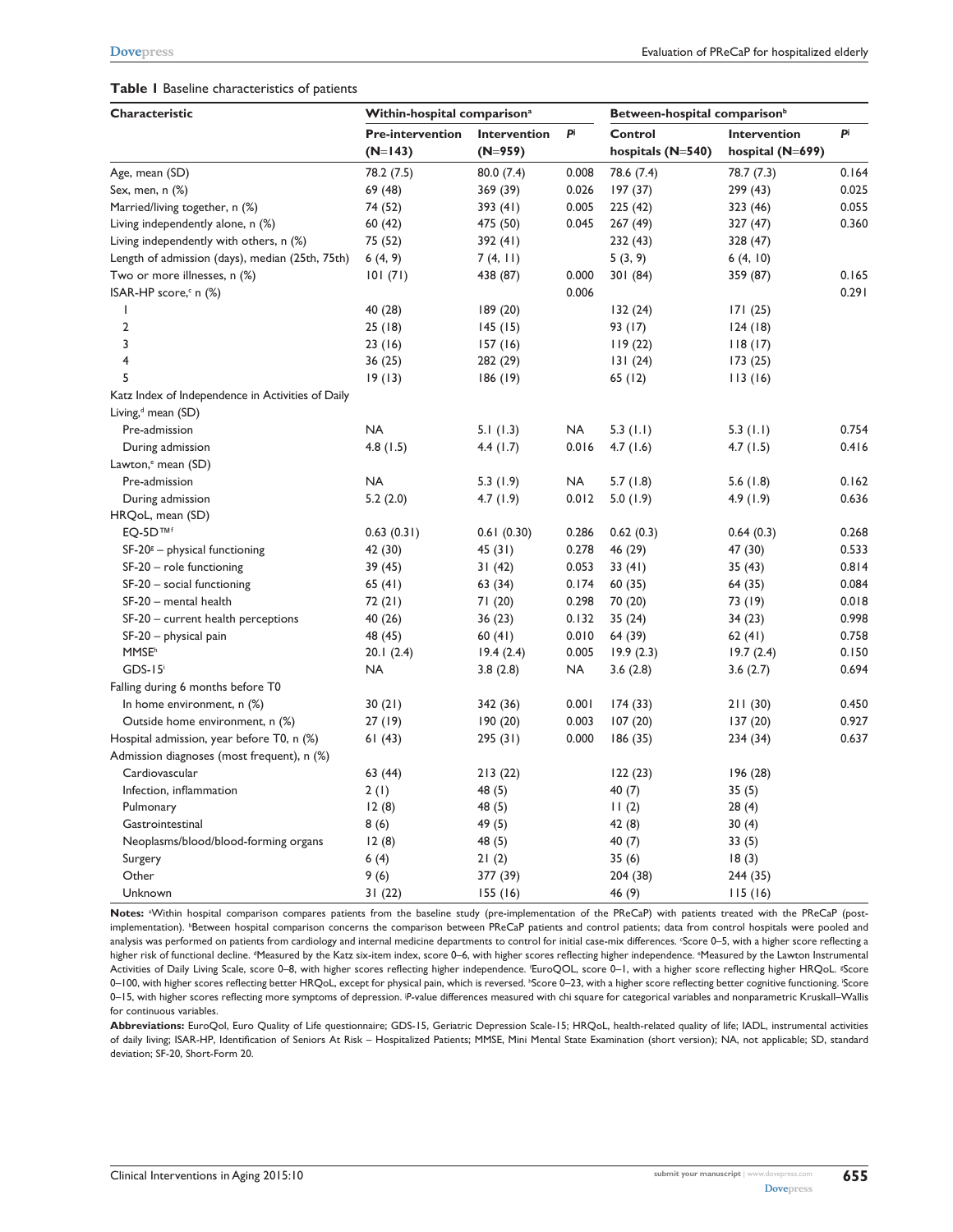| ${\sf Table~2}$ Comparison of patient outcomes within hospital and between hospitals using generalized linear mixed modeling* |                                                     |                           |                                            |                    |                                                                                                                                                                                                                                                                                                                                                                                                                                                                  |                                     |                                            |                    |
|-------------------------------------------------------------------------------------------------------------------------------|-----------------------------------------------------|---------------------------|--------------------------------------------|--------------------|------------------------------------------------------------------------------------------------------------------------------------------------------------------------------------------------------------------------------------------------------------------------------------------------------------------------------------------------------------------------------------------------------------------------------------------------------------------|-------------------------------------|--------------------------------------------|--------------------|
| Outcome                                                                                                                       | <b>Unadjusted overall effects</b>                   |                           |                                            |                    | Adjusted overall effects <sup>#</sup>                                                                                                                                                                                                                                                                                                                                                                                                                            |                                     |                                            |                    |
|                                                                                                                               | pre-intervention/controls <sup>a</sup><br>Mean (SE) | intervention<br>Mean (SE) | Mean difference<br>$(95%$ CI) <sup>b</sup> | ٩                  | pre-intervention/controls <sup>a</sup><br>Mean (SE                                                                                                                                                                                                                                                                                                                                                                                                               | intervention<br>Mean (SE)           | Mean difference<br>$(95%$ CI) <sup>c</sup> | ٩                  |
| Within hospital<br>EQ-5D <sup>TMe</sup>                                                                                       | 0.74(0.03)                                          | 0.65(0.01)                | $-0.08(-0.14$ to $-0.02)$                  | 0.008              | 0.71 (0.03)                                                                                                                                                                                                                                                                                                                                                                                                                                                      | 0.65(0.02)                          | $-0.06$ $(-0.12$ to $0.001)$               | 0.053              |
| SF-20                                                                                                                         |                                                     |                           |                                            |                    |                                                                                                                                                                                                                                                                                                                                                                                                                                                                  |                                     |                                            |                    |
| Physical functioning                                                                                                          | 47 (3.1)                                            | 45 (1.1)                  | $-2.74$ $(-9.22$ to 3.73)                  | 0.405              | 47 (2.7)                                                                                                                                                                                                                                                                                                                                                                                                                                                         | 45 (1.6)                            | $-1.72 (-6.90 to 3.46)$                    | 0.514              |
| Role functioning                                                                                                              | 38 (3.9)                                            | 33 (1.4)                  | $-4.67$ (-12.8 to 3.46)                    | 0.260              | 32(3.7)                                                                                                                                                                                                                                                                                                                                                                                                                                                          | 33 (2.0)                            | $1.61 (-5.53 to 8.74)$                     | 0.659              |
| Social functioning                                                                                                            | 67(3.4)                                             | 69 (1.2)                  | $2.61 (-4.40 to 9.62)$                     | 0.465              | 65(3.5)                                                                                                                                                                                                                                                                                                                                                                                                                                                          |                                     | $5.23$ (-1.53 to 11.99)                    | 0.129              |
| Mental health                                                                                                                 | 75 (1.8)                                            | 75 (0.6)                  | $0.25 (-3.48$ to $3.98$ )                  | 0.896              | 74 (1.7)                                                                                                                                                                                                                                                                                                                                                                                                                                                         | $70(1.9)$<br>$74(1.0)$<br>$51(1.5)$ | $-0.06$ $(-3.28$ to $3.16)$                | 0.971              |
| Current health perceptions                                                                                                    | 50 (2.7)                                            | 51(1.0)                   | 1.65 $(-3.99$ to 7.30)                     | 0.565              | 47 (2.7)                                                                                                                                                                                                                                                                                                                                                                                                                                                         |                                     | $3.39(-1.85$ to $8.64)$                    | 0.204              |
| Physical pain                                                                                                                 | 45 (4.0)                                            | (4) (4)                   | 3.34 $(-5.03 \text{ to } 11.70)$           | 0.434              | 51 (4.4)                                                                                                                                                                                                                                                                                                                                                                                                                                                         | 47 (2.4)                            | $-3.22$ ( $-11.68$ to 5.23)                | 0.454              |
| Katz Index of Independence                                                                                                    | 5.35(0.13)                                          | 5.13 (0.05)               | $-0.21 (-0.48 \text{ to } 0.06)$           | 0.125              | 5.29 (0.12)                                                                                                                                                                                                                                                                                                                                                                                                                                                      | 5.30 (0.07)                         | $0.02 (-0.22$ to $0.25)$                   | 0.895              |
| in Activities of Daily Living®                                                                                                |                                                     |                           |                                            |                    |                                                                                                                                                                                                                                                                                                                                                                                                                                                                  |                                     |                                            |                    |
| Lawton Instrumental Activities<br>of Daily Living Scaleh                                                                      | 5.62 (0.22)                                         | 0.06(0.08)                | $-0.56(-1.02 \text{ to } -0.10)$           | 0.018              | 5.39 (0.21)                                                                                                                                                                                                                                                                                                                                                                                                                                                      | 5.19(0.13)                          | $-0.20$ $(-0.59$ to 0.19)                  | 0.304              |
| <b>MMSE</b>                                                                                                                   |                                                     |                           |                                            |                    |                                                                                                                                                                                                                                                                                                                                                                                                                                                                  |                                     |                                            | 0.338              |
|                                                                                                                               | 20.8 (0.24)                                         | 20.8 (0.08)               | $0.01 (-0.48 \text{ to } 0.50)$            | 0.976              | 20.6 (0.26)                                                                                                                                                                                                                                                                                                                                                                                                                                                      | 20.9 (0.15)                         | $0.24$ (-0.25 to 0.73)                     |                    |
| $GDS-I5$                                                                                                                      | 3.00(0.27)                                          | 2.47(0.10)                | $-0.52(-1.08$ to 0.04)                     | 0.069              | 3.10(0.31)                                                                                                                                                                                                                                                                                                                                                                                                                                                       | 2.57(0.17)                          | $-0.53$ $(-1.12$ to 0.07)                  | 0.082              |
| Between hospitals                                                                                                             |                                                     |                           |                                            |                    |                                                                                                                                                                                                                                                                                                                                                                                                                                                                  |                                     |                                            |                    |
| EQ-5D                                                                                                                         | 0.67(0.01)                                          | 0.68(0.01)                | $0.01 (-0.03$ to $0.04)$                   | 0.666              | 0.69 (0.02)                                                                                                                                                                                                                                                                                                                                                                                                                                                      | 0.69(0.02)                          | $-0.001 (-0.03$ to 0.03)                   | 0.935              |
| SF-20                                                                                                                         |                                                     |                           |                                            |                    |                                                                                                                                                                                                                                                                                                                                                                                                                                                                  |                                     |                                            |                    |
| Physical functioning                                                                                                          | 46 (1.5)                                            | 18(1.3)                   | $1.20 (-2.67)$ to 4.98)                    | 0.552              | 47 (1.9)                                                                                                                                                                                                                                                                                                                                                                                                                                                         | 48 (1.9)                            | $0.99$ $(-2.05$ to $4.03)$                 | 0.524              |
| Role functioning                                                                                                              | 34(1.8)                                             | 37(1.6)                   | $2.82$ (-1.83 to 7.46)                     | 0.234              | 37(2.5)                                                                                                                                                                                                                                                                                                                                                                                                                                                          | 40 (2.4)                            | $3.05 (-0.90 to 6.99)$                     | 0.130              |
| Social functioning                                                                                                            | 68 (1.5)                                            | 71(1.4)                   | $3.84 (-0.20 \text{ to } 7.87)$            | 0.063              | 70 (2.3)                                                                                                                                                                                                                                                                                                                                                                                                                                                         | 73 (2.3)                            | $2.37(-1.36 \text{ to } 6.11)$             | 0.213              |
| Mental health                                                                                                                 | 75 (0.9)                                            | 76 (0.8)                  | $0.91 (-1.40 to 3.22)$                     | 0.441              | 78 (1.2)                                                                                                                                                                                                                                                                                                                                                                                                                                                         |                                     | $-0.75$ ( $-2.63$ to 1.13)                 | 0.435              |
| Current health perceptions                                                                                                    | 47 (1.2)                                            | 52(1.1)                   | 5.00 (1.80 to 8.20)                        | 0.002              | 45 (1.8)                                                                                                                                                                                                                                                                                                                                                                                                                                                         | $77(1.2)$<br>51 (1.7)               | 5.58 (2.82 to 8.35)                        | $0.000^{d}$        |
| Physical pain                                                                                                                 | 53 (1.8)                                            | 49 (1.6)                  | $-4.46$ $(-9.17$ to 0.25)                  | 0.064              | 53 (2.9)                                                                                                                                                                                                                                                                                                                                                                                                                                                         | 49 (2.8)                            | $-3.25$ $(-7.72$ to 1.22)                  | 0.154              |
| Katz Index of Independence                                                                                                    | 5.22 (0.06)                                         | 5.28 (0.05)               | $0.06 (-0.08 to 0.21)$                     | 0.399              | 5.26 (0.06)                                                                                                                                                                                                                                                                                                                                                                                                                                                      | 5.30 (0.06)                         | $0.04 (-0.06 \text{ to } 0.13)$            | 0.479              |
| in Activities of Daily Living                                                                                                 |                                                     |                           |                                            |                    |                                                                                                                                                                                                                                                                                                                                                                                                                                                                  |                                     |                                            |                    |
| Lawton Instrumental                                                                                                           | 5.49 (0.09)                                         | 5.39 (0.08)               | $-0.10(-0.34 \text{ to } 0.15)$            | 0.434              | 5.43 (0.12)                                                                                                                                                                                                                                                                                                                                                                                                                                                      | 5.40 (0.12)                         | $-0.03 (-0.22 \text{ to } 0.15)$           | 0.733              |
| Activities of Daily Living Scale                                                                                              |                                                     |                           |                                            |                    |                                                                                                                                                                                                                                                                                                                                                                                                                                                                  |                                     |                                            |                    |
| MMSE                                                                                                                          | 20.6 (0.10)                                         | 20.9 (0.09)               | 0.35(0.08 to 0.62)                         | 0.010              | 20.5(0.15)                                                                                                                                                                                                                                                                                                                                                                                                                                                       | 21.0 (0.14)                         | 0.41(0.18 to 0.64)                         | 0.000 <sup>d</sup> |
| GDS-15                                                                                                                        | 3.07(0.13)                                          | 2.36(0.11)                | $-0.71(-1.04$ to $-0.38$ )                 | 0.000 <sup>d</sup> | 3.09 (0.17)                                                                                                                                                                                                                                                                                                                                                                                                                                                      | 2.22(0.17)                          | $-0.88(-1.15$ to $-0.61)$                  | $0.000^{d}$        |
|                                                                                                                               |                                                     |                           |                                            |                    | Notes: *Effects measured over time from hospital admission to 12 months after admission; "Analyses controlled for initial differences in case-mix as well as age, sex, admission diagnosis (ICD10), baseline score, and ISAR-H                                                                                                                                                                                                                                   |                                     |                                            |                    |
|                                                                                                                               |                                                     |                           |                                            |                    | baseline score, and Identification of Seniors At Risk – Hospitalized Patients score. 'No baseline data available for GDS-15 in pilot, thus not adjusted for baseline GDS-15 score. "Significant differences at 0=0.00 l level.<br>"Pre-intervention" relates to within hospital; "controls" relate to between hospitals. Maryess controlled for initial differences in case mix as well as age, sex, admission diagnosis (International Classification of Diseas |                                     |                                            |                    |
| with a higher score reflecting higher HRQoL. 'Score 0-100, with higher scores                                                 |                                                     |                           |                                            |                    | reflecting better HRQoL, except for physical pain, which is reversed. Measured by the Katz Index of Activities of Daily Living, score 0–6, with higher scores                                                                                                                                                                                                                                                                                                    |                                     |                                            |                    |
|                                                                                                                               |                                                     |                           |                                            |                    | reflecting higher independence. Measured by the Lawton Insturmental Activities of Daily Living Scale, score 0-8, with higher scores reflecting higher independence. 'Score 0-23, with a higher score reflecting better cogniti                                                                                                                                                                                                                                   |                                     |                                            |                    |
| iScore 0-15, with higher scores reflecting more symptoms of depression.                                                       |                                                     |                           |                                            |                    | Abbreviations: ADL, activities of daily living; GDS-15, Geriatric Depression Scale-15; IADL, instrumental activities of daily living; MMSE, Mini Mental State Examination (short version); SE, standard error; SF-20, Short-Fo                                                                                                                                                                                                                                   |                                     |                                            |                    |
| CI, confidence interval; EuroQol, Euro Quality of Life questionnaire; HRQoL, health-related quality of life.                  |                                                     |                           |                                            |                    |                                                                                                                                                                                                                                                                                                                                                                                                                                                                  |                                     |                                            |                    |

्<br>र  $\frac{1}{3}$  $\ddot{\phantom{0}}$ ł,  $\ddot{\cdot}$ Ĭ.  $\frac{4}{7}$  $\ddot{\cdot}$ l, منطقة  $\ddot{\phantom{0}}$  $\ddot{\phantom{a}}$  $\zeta$  $\epsilon$ 

**656**

**[Dovepress](www.dovepress.com)**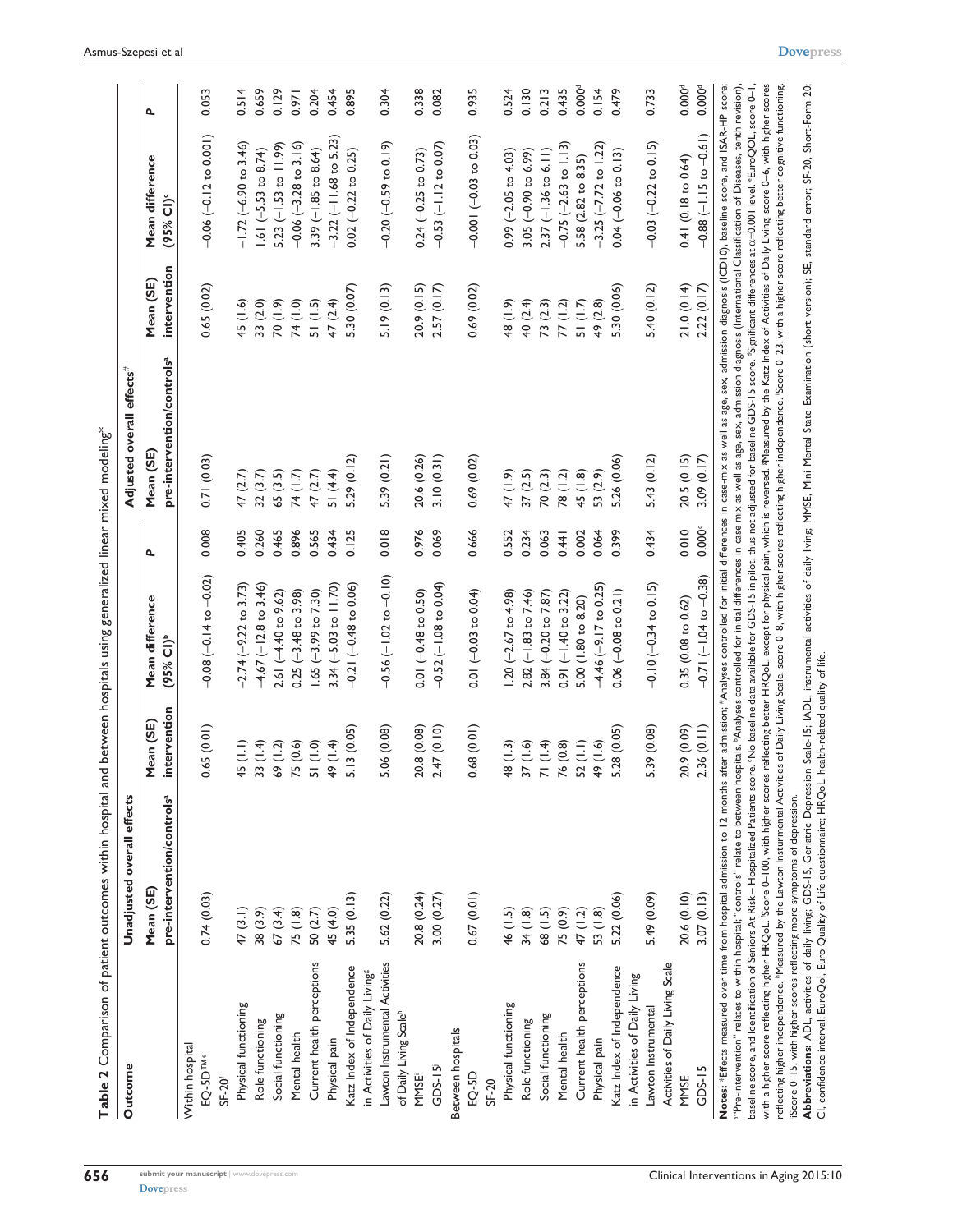| Table 3 Falling and (re)admissions within hospital and between hospitals using logistic regression |  |  |  |
|----------------------------------------------------------------------------------------------------|--|--|--|
|                                                                                                    |  |  |  |

| Falling/(re)admission  | 3-month follow-up (TI) |                       | 12-month follow-up (T2) |                       |  |
|------------------------|------------------------|-----------------------|-------------------------|-----------------------|--|
|                        | Unadjusted OR (95% CI) | Adjusted* OR (95% CI) | Unadjusted OR (95% CI)  | Adjusted* OR (95% CI) |  |
| Within hospital        |                        |                       |                         |                       |  |
| Falling                | $1.90(0.9 - 3.7)$      | $1.60(0.8-3.3)$       | $1.90(0.9 - 3.7)$       | $1.50(0.7-3.1)$       |  |
| Hospital readmission   | $3.60(1.9 - 6.7)$      | 3.70 $(1.8 - 7.6)^*$  | $1.10(0.6-2.2)$         | $1.10(0.5-2.6)$       |  |
| Nursing home admission | <b>NA</b>              | <b>NA</b>             | $1.70(0.2 - 13.1)$      | $1.20(0.1 - 12.5)$    |  |
| Elderly home admission | $1.50(0.4 - 6.6)$      | 1.00 (0.2–4.9)        | $0.10(0.03 - 0.7)$      | $0.030(0.0-0.5)$      |  |
| Between hospitals      |                        |                       |                         |                       |  |
| Falling                | $1.00(0.7 - 1.4)$      | $1.00(0.7 - 1.4)$     | $0.90(0.6 - 1.3)$       | $0.90(0.6 - 1.3)$     |  |
| Hospital readmission   | $0.80(0.6 - 1.2)$      | $0.90(0.6 - 1.3)$     | $1.30(0.9 - 1.8)$       | $1.30(0.9 - 1.8)$     |  |
| Nursing home admission | $7.40(2.2 - 24.7)$     | 9.50 $(2.7-33.5)$ *   | $2.00(0.4 - 11.3)$      | $4.20(0.4 - 44.1)$    |  |
| Elderly home admission | $0.80(0.4-1.7)$        | $0.60(0.3 - 1.3)$     | $0.20(0.04 - 0.91)$     | $0.20(0.0 - 1.0)$     |  |

**Notes:** \*Significant difference; adjusted for age, sex, International Classification of Diseases, tenth revision admission diagnosis, Identification of Seniors At Risk – Hospitalized Patients score, and admissions/falling incidence before initial hospital admission.

**Abbreviations:** CI, confidence interval; NA, not applicable; OR, odds ratio.

informal care. In both groups, around 70% of informal caregivers were women and the average age was 65 and 63 years for preimplementation and post-implementation patients, respectively. Around 63% and 46% of informal caregivers were patients' partners in the pre-implementation and post-implementation groups, respectively. GLMM adjusted for age, sex, baseline scores, and ISAR-HP score showed no differences in HRQoL  $(EQ-5D -0.09; 95\% \text{ CI} -0.16 \text{ to } -0.02)$ , and burden of care  $(CSI - 0.02; 95\% CI - 0.08$  to 0.05) between caregivers of preimplementation and post-implementation PReCaP patients.

Between-hospital comparisons showed that around 25%–32% of patients received informal care before hospital admission in the PReCaP hospital post-implementation and control hospitals, respectively. More than 65% of informal caregivers were women, 50% were partners, and the average age of the informal caregivers was 63 years among both groups. HRQoL and burden of care did not differ between informal caregivers in both groups (EQ-5D 0.0; 95% CI -0.0 to 0.0 and CSI  $-0.3$ ; 95% CI  $-0.8$  to 0.3).

#### Societal costs

After multiple imputation of missing cost data, the average care costs were  $E14,286$  per person per year in the preimplementation PReCaP group and €21,251 per person per year in the post-implementation PReCaP group (Figure 2). All sub-domains of costs were higher for post-implementation PReCaP patients, except for informal health care costs, between discharge and 3-month follow-up  $(\epsilon 1, 119)$  for postimplementation group vs  $\epsilon$ 1,374 for the pre-implementation group; Figures 2 and [Table S4](http://www.dovepress.com/get_supplementary_file.php?f=77677_2.pdf )). Formal health care costs between hospital discharge and 3-month follow-up were more than twofold, and costs between the 3- and 12-month followups were around 1.5 times higher for post-implementation PReCaP patients than for pre-implementation patients (Figures 2 and [Table S4A–C\)](http://www.dovepress.com/get_supplementary_file.php?f=77677_2.pdf ).

Between-hospital analysis showed average costs from hospital admission to 1 year after admission were  $E16,476$  for control patients compared to €18,292 for PReCaP patients. Costs of hospital stay as well as formal health care costs were higher for PReCaP patients than for control patients, especially average formal health care costs between the 3- and 12-month follow-ups, which were  $\epsilon$ 4,751 for controls and €5,676 for PReCaP patients. Informal health care costs were somewhat lower for the PReCaP patients than for the controls (Figures 2 and [Table S4A–C](http://www.dovepress.com/get_supplementary_file.php?f=77677_2.pdf )).

# **Discussion**

The PReCaP had no effect on ADL and IADL, in both the within-hospital analysis over time and the between-hospital analysis. Elderly patients from internal medicine or cardiology departments who were treated with the PReCaP had slightly higher cognitive functioning, fewer symptoms of depression, and higher perceived health 1 year after admission than elderly patients treated with usual care in the control hospitals. Clinical relevance was limited, though.29 No relevant differences were found in the HRQoL of, and burden of care on, informal caregivers, both in the within-hospital analysis over time as well as in the between-hospital analysis. Costs of care from hospital admission to 1 year after were higher for elderly patients treated with the PReCaP. The higher costs of the PReCaP and its small effects on ADL and IADL suggest that the PReCaP, in its current supplementary form, is unlikely to be cost-effective.

# **Limitations**

This study has several limitations. In our attempts to control for selection bias, $30$  we included only 143 pre-implementation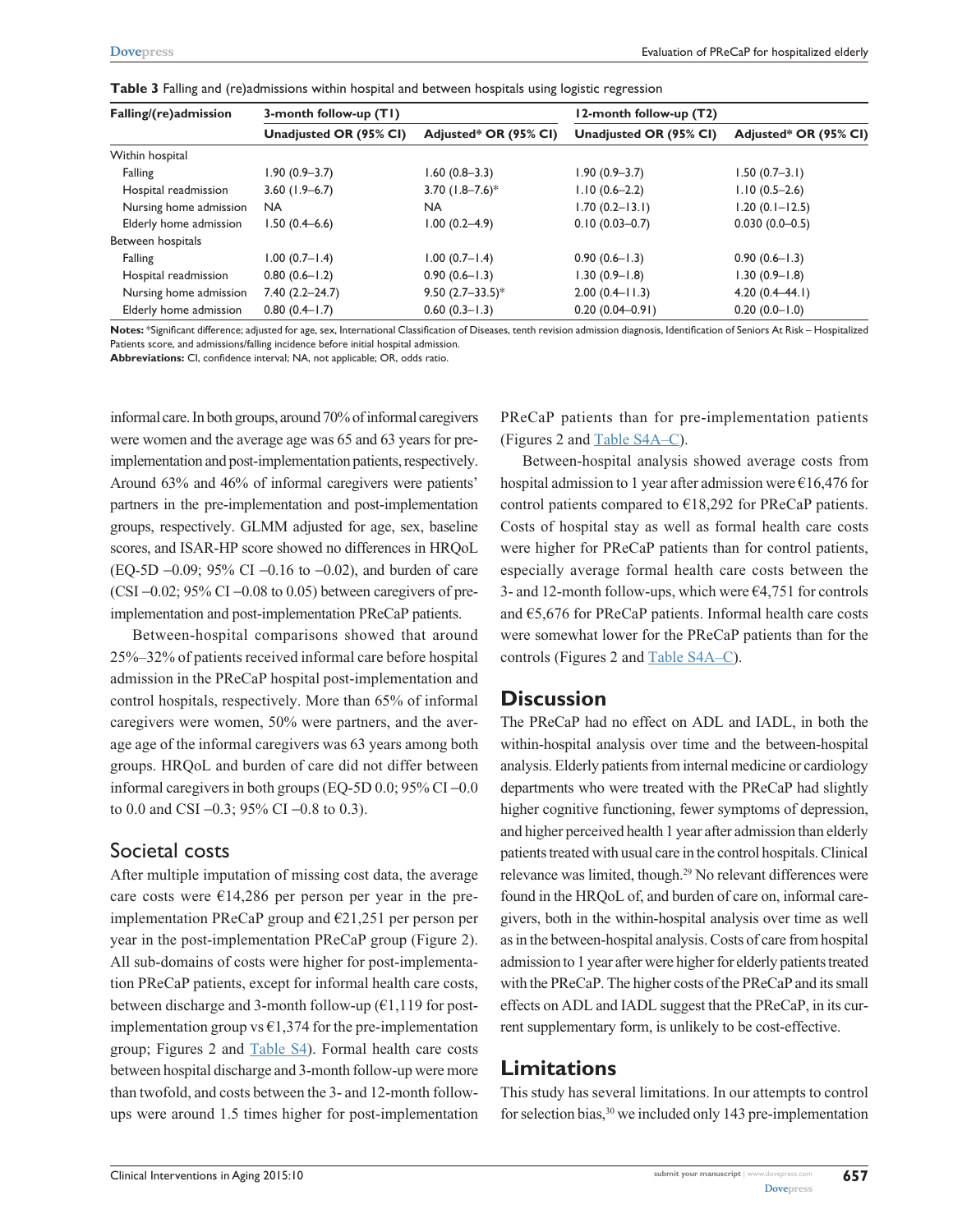

**Figure 2** Health care costs within and between hospitals from admission to 1 year after admission.

**Abbreviations:** wh-pre-interv, within hospital, pre-intervention; wh-intervention, within hospital, during intervention; bh-controls, between hospitals, controls; bhintervention, between hospitals, during intervention.

patients and 959 post-implementation patients within the PReCaP hospital comparison over time. We included 699 post-implementation PReCaP patients and 540 control patients for between-hospital comparison for the same reason. Even though low inclusion rates are expected when conducting studies among elderly populations,<sup>4</sup> our results may not be generalizable to a general hospital population. Loss to follow-up was substantial, which might be expected among a frail hospitalized older population, but baseline characteristics were similar for patients with or without complete follow-up.

We used both primary and secondary outcomes in our study. A possible pitfall in using secondary outcomes is the fact that a statistically significant result might have arisen by chance alone. The significant results on secondary outcomes reported here should therefore be interpreted with caution.31

Compliance of patients to treatment and recommendations suggested by the nurse or physicians may have affected our results. A limitation of our study is that we had no compliance numbers available. Nevertheless, since patients received the majority of the intervention during their hospital stay, we expect compliance rates were relatively high. Furthermore, we assumed similar compliance rates across the intervention and control hospitals, thus expect compliance to be only a small factor affecting our results.

Since a group of elderly patients in the study were independent in both ADL and IADL before hospital admission, a ceiling effect may have occurred. Nevertheless, when we removed from our analysis the patients who were independent in both ADL and IADL before hospital admission, results were still similar. It is therefore unlikely that a ceiling effect has affected our results.

When collecting data on hospital readmissions, we did not distinguish between planned and unplanned readmissions. Since planned readmissions may not be preventable by hospital interventions, we would recommend distinguishing between planned and unplanned readmissions in future evaluations with hospital readmissions as an outcome.

The real-life context in which the PReCaP was implemented and evaluated was a strength, since it made generalization to other contexts possible. Nevertheless, it was a limitation as well, since many elements of the PReCaP proved difficult to implement.15 Problems in implementation might be due to the inherent nature of a supplementary complex intervention such as the PReCaP. The PReCaP focuses on functioning, continued assessments throughout hospital stay, avoiding complications, promoting independent functioning, and providing support throughout hospital stay and after discharge, which all have may contributed to prevention of hospital-related disability.<sup>8</sup> We aimed to evaluate the PReCaP as a whole instead of its separate elements.<sup>5,32</sup> Nevertheless,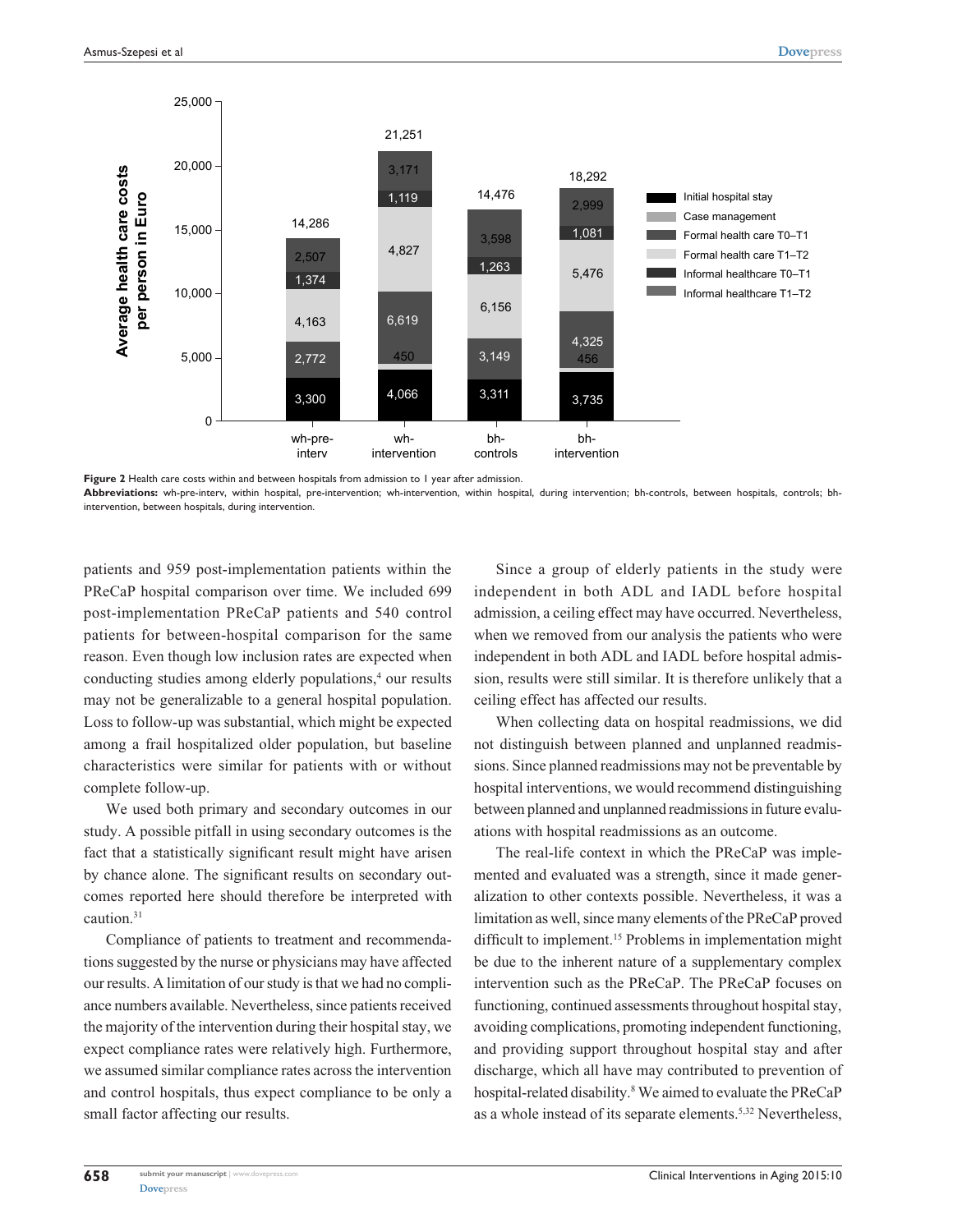geriatric patients often have multiple problems in different domains (eg, cognitive, physical, social). These problems are difficult to isolate and may change back and forth over time.<sup>7,8</sup> Therefore, the implementation and evaluation of geriatric care programs such as the PReCaP are complicated. In addition, patient characteristics, social support, resources, and environment will also influence the patient's ability to live independently at home after discharge.<sup>33</sup> It is therefore unclear whether differences in cognitive functioning, depression, and perceived health between the intervention and control hospital groups can be attributed solely to implementation of the PReCaP.

Furthermore, practical problems interfered with implementation of the PReCaP, such as lack of capacity within the PReCaP hospital (eg, too few trained personnel available). In addition, the intervention hospital dealt with many changes (eg, financial problems, and hospital board as well as management changes) that hampered the implementation of the intervention.15 Moreover, improvements in geriatric care offered in the control hospitals limited the contrast between the PReCaP hospital and control hospitals. Our results may have been influenced by this lack of contrast between the intervention hospital and control hospitals. Transitions within the three hospitals that were unrelated to the study may have influenced outcomes. For example, the SFG has started scaling up its specialized clinical geriatric care in light of the implementation of national guidelines on elderly care. The lack of contrast between the hospitals in provided health care was supported by a qualitative analysis of hospital processes. Results of this analysis showed that the three hospitals, even though they used different methods, all screened patients at admission in order to develop personalized care. They all used similar standardized care plans concerning the nursing care process, with the exception of the Vlietland Hospital geriatric unit and the SFG cardiology unit, in which patient independence in daily activities was emphasized more. Even though the Vlietland Hospital employs three geriatricians and three geriatric nurses who provide specialized geriatric care for older patients hospital wide, the control hospitals employ consultative psychiatric nurses who often provide advice to (psycho-) geriatric patients. Furthermore, all three hospitals employ transfer nurses who coordinate the post-discharge follow-up care of older patients. Finally, coordination and management, even though different in the three hospitals, were comparable in their ultimate goals and thus lacked contrast.

In addition, the setting in which the PReCaP was implemented might have influenced results. The earlier literature suggests that providing consultative multidisciplinary care supplementary to usual care in different hospital departments might be less effective than providing multidisciplinary care from day 1 via a dedicated integrated team from within an inpatient geriatric unit.<sup>8</sup> The PReCaP contains multidisciplinary geriatric care, including regular multidisciplinary meetings, and the use of goal-attainment scaling to plan individualized care. Nevertheless, since this care was offered supplementary to usual care, implementation of the PReCaP elements often started days after the patient was admitted, which may have reduced effects on patient outcomes. Another, similar suggestion concerns home rehabilitation as an effective setting for improving mobility and functioning,<sup>34</sup> since patients will be better able to benefit from rehabilitation if they are able to live in their own home environment. The case manager might facilitate rehabilitation in the home setting, and can contact external organizations to offer home rehabilitation for a patient who they think might benefit. Nevertheless, this would be additional treatment after the PReCaP ends and as such is not a part of the PReCaP, which for the most part takes place during the hospital stay.

Finally, even though qualitative and quantitative methods were combined in our evaluation, researchers had no effect on the development or implementation of the intervention, the PReCaP itself, which was the responsibility of the intervention hospital and its personnel. Therefore, it is possible that the lack of effects of our evaluation were due to the evaluation trial being conducted too early in the development stage of the PReCaP,<sup>35</sup> and that the effectiveness of the different PReCaP ingredients as well as the feasibility of both the implementation of the program as well as the starting of an evaluation trial in the current hospital setting were questionable.

## **Conclusion and future directions**

Elderly patients at risk of functional decline and treated with the PReCaP did not differ in terms of ADL or IADL from control patients. Even though the PReCaP possibly provides some psychological benefits to hospitalized patients at risk of functional decline, we should aim to further study prognostic factors and underlying gradients of frailty or risk of functional decline, thereby allowing and improving the design of integrated interventions that can mediate this risk and improve patient outcomes. Further studies should evaluate treatments focused on both medical condition and domains of reactivation care but tailored to the needs of risk groups – for example, patients with cardiovascular diseases.36 Consequently, patients may have a better prognosis after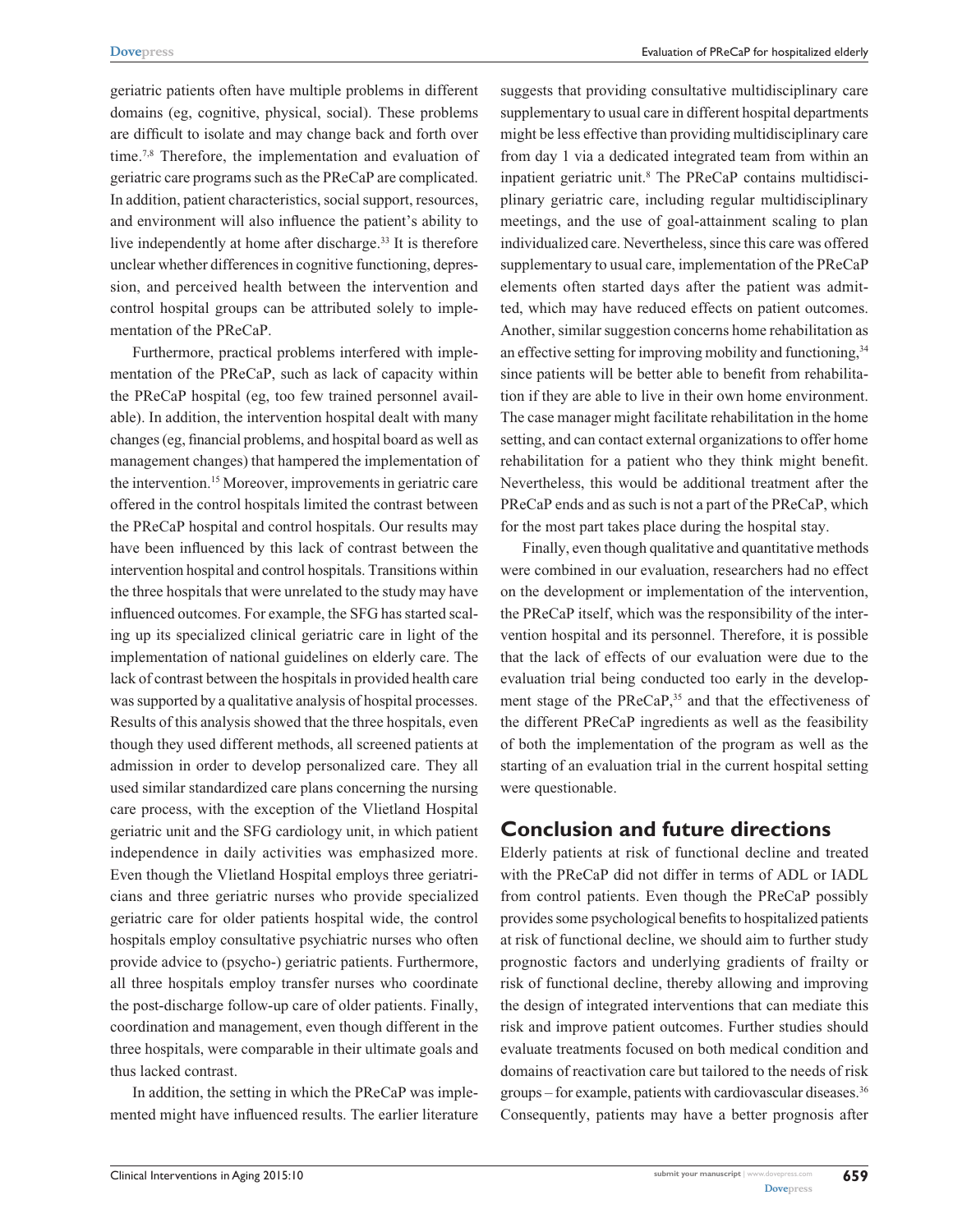discharge. This will prevent dependence on informal and formal health care and associated costs and instead will help older people remain independent in daily life as long as possible after hospital discharge.

# **Trial registration**

The trial is registered in the Netherlands National Trial Register as NTR2317.

# **Acknowledgments**

This work was supported by a grant (number 60-61900-98- 130) from the Netherlands Organization for Health Research and Development (ZonMw) as part of the National Care for the Elderly Program. The sponsor (ZonMw) was not involved in any aspect of our research or in preparing the manuscript. Other contributors to this study were Annemarie de Vos and Jeroen van Wijngaarden, who provided us with valuable information on the process evaluation. Also we would like to thank Rianne van Eijsden and all data collectors/interviewers for their valuable contributions made to data collection and Gerard Borsboom for his statistical support.

## **Author contributions**

KJA performed statistical analyses, and drafted and edited the manuscript. LEF performed statistical analyses and editing of the manuscript. MAK was involved in study design and analysis of costs as well as editing the manuscript. APN and TJB were involved in the overall study design and editing of the manuscript. JPM and ES were involved in the overall study design, planning of statistical analyses, and editing of the manuscript. All authors contributed to writing and critically reviewing the manuscript and approved the final version for publication.

# **Disclosure**

The authors declare no conflicts of interest in this work.

#### **References**

- 1. Covinsky KE, Palmer RM, Fortinsky RH, et al. Loss of independence in activities of daily living in older adults hospitalized with medical illnesses: increased vulnerability with age. *J Am Geriatr Soc.* 2003;51(4): 451–458.
- 2. Boyd CM, Landefeld CS, Counsell SR, et al. Recovery of activities of daily living in older adults after hospitalization for acute medical illness. *J Am Geriatr Soc.* 2008;56(12):2171–2179.
- 3. Asmus-Szepesi KJ, de Vreede PL, Flinterman LE, et al. Prognosis of hospitalised older people with different levels of functioning: a prospective cohort study. *Age Ageing*. 2013;42(6):803–809.
- 4. Buurman BM, Hoogerduijn JG, van Gemert EA, de Haan RJ, Schuurmans MJ, de Rooij SE. Clinical characteristics and outcomes of hospitalized older patients with distinct risk profiles for functional decline: a prospective cohort study. *PLoS One.* 2012;7(1):e29621.
- 5. Bachmann S, Finger C, Huss A, Egger M, Stuck AE, Clough-Gorr KM. Inpatient rehabilitation specifically designed for geriatric patients: systematic review and meta-analysis of randomised controlled trials. *BMJ.* 2010;340:c1718.
- 6. Baztán JJ, Suárez-García FM, López-Arrieta J, Rodríguez-Mañas L, Rodríguez-Artalejo F. Effectiveness of acute geriatric units on functional decline, living at home, and case fatality among older patients admitted to hospital for acute medical disorders: meta-analysis. *BMJ.* 2009;338:b50.
- 7. Buurman BM, Hoogerduijn JG, de Haan RJ, et al. Geriatric conditions in acutely hospitalized older patients: prevalence and one-year survival and functional decline. *PLoS One.* 2011;6(11):e26951.
- 8. Covinsky KE, Pierluissi E, Johnston CB. Hospitalization-associated disability: "She was probably able to ambulate, but I'm not sure". *JAMA.* 2011;306(16):1782–1793.
- 9. Beswick AD, Rees K, Dieppe P, et al. Complex interventions to improve physical function and maintain independent living in elderly people: a systematic review and meta-analysis. *Lancet.* 2008;371(9614): 725–735.
- 10. Bird SR, Kurowski W, Dickman GK, Kronborg I. Integrated care facilitation for older patients with complex health care needs reduces hospital demand. *Aust Health Rev.* 2007;31(3):451–461; discussion 449–450.
- 11. Hansen FR, Spedtsberg K, Schroll M. Geriatric follow-up by home visits after discharge from hospital: a randomized controlled trial. *Age Ageing.* 1992;21(6):445–450.
- 12. Sheaff R, Boaden R, Sargent P, et al. Impacts of case management for frail elderly people: a qualitative study. *J Health Serv Res Policy.* 2009;14(2): 88–95.
- 13. de Vos AJ, Asmus-Szepesi KJ, Bakker TJ, et al. Integrated approach to prevent functional decline in hospitalized elderly: the Prevention and Reactivation Care Program (PReCaP). *BMC Geriatr.* 2012;12:7.
- 14. Hoogerduijn JG, Buurman BM, Korevaar JC, Grobbee DE, de Rooij SE, Schuurmans MJ. The prediction of functional decline in older hospitalised patients. *Age Ageing.* 2012;41(3):381–387.
- 15. de Vos AJ, Bakker TJ, de Vreede PL, et al. The Prevention and Reactivation Care Program: intervention fidelity matters. *BMC Health Serv Res.* 2013;13:29.
- 16. Rockwood K, Stolee P, Fox RA. Use of goal attainment scaling in measuring clinically important change in the frail elderly. *J Clin Epidemiol.* 1993;46(10):1113–1118.
- 17. Asmus-Szepesi KJ, de Vreede PL, Nieboer AP, et al. Evaluation design of a reactivation care program to prevent functional loss in hospitalised elderly: a cohort study including a randomised controlled trial. *BMC Geriatr.* 2011;11:36.
- 18. Buurman BM, Parlevliet JL, van Deelen BA, de Haan RJ, de Rooij SE. A randomised clinical trial on a comprehensive geriatric assessment and intensive home follow-up after hospital discharge: the Transitional Care Bridge. *BMC Health Serv Res.* 2010;10:296.
- 19. Katz S, Ford AB, Moskowitz RW, Jackson BA, Jaffe MW. Studies of illness in the aged. The index of ADL: a standardized measure of biological and psychosocial function. *JAMA.* 1963;185:914–919.
- 20. Lawton MP, Brody EM. Assessment of older people: self-maintaining and instrumental activities of daily living. *Gerontologist.* 1969;9(3): 179–186.
- 21. Kempen GI, Brilman EI, Ormel J. [The Mini Mental Status Examination. Normative data and a comparison of a 12-item and 20-item version in a sample survey of community-based elderly.] *Tijdschr Gerontol Geriatr.*  1995;26(4):163–172. Dutch.
- 22. EuroQol Group. EuroQol a new facility for the measurement of health-related quality of life. *Health Policy.* 1990;16(3):199–208.
- 23. Kempen GI. [Assessment of health status of the elderly. Application of a Dutch version of the MOS scale.] *Tijdschr Gerontol Geriatr.*  1992;23(4):132–140. Dutch.
- 24. Sheikh JI, Yesavage JA. Geriatric Depression Scale (GDS): Recent evidence and development of a shorter version. In: Brink TL, editor. *Clinical Gerontology: A Guide to Assessment and Intervention*. New York, NY: Haworth Press; 1986:165–173.